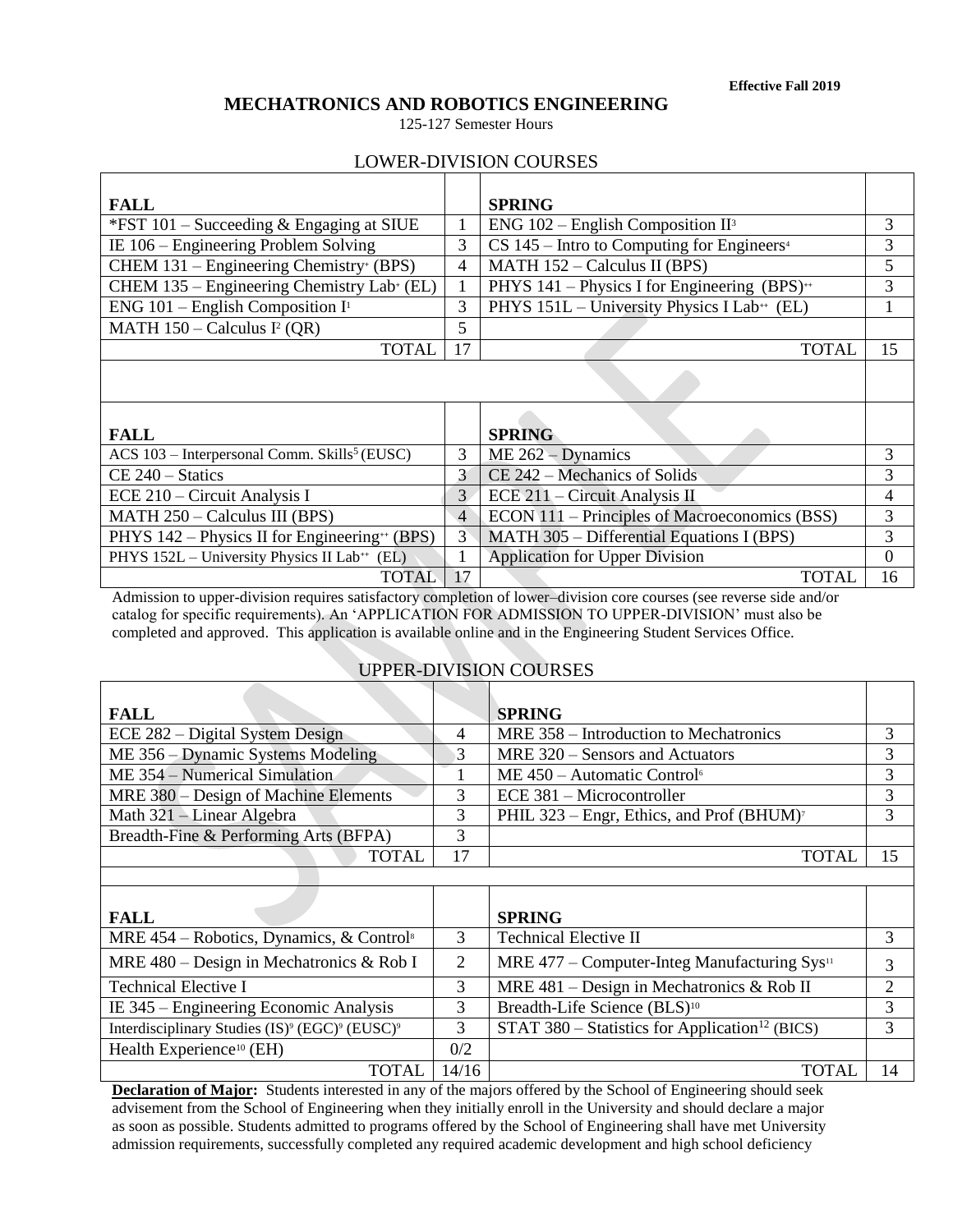courses, eligibility to enroll in MATH 125 – Pre-Calculus, and have a cumulative GPA of 2.0 or better in any completed University course work.

### **SEE REVERSE SIDE FOR ADDITIONAL INFORMATION.**

**Effective Fall 2019**

\*FST 101 – for first time freshmen only. Must be taken in the first semester.

**<sup>+</sup>**CHEM 121A and CHEM 125A are acceptable substitutes in lieu of CHEM 131and CHEM 135.

**++**Physics I for Engineering - co-requisites: MATH 152 and PHYS 151L. prerequisites: ACT Math subscore of 28 or higher *or* high school physics grade of B or higher *or* Physics Readiness Exam Score 09 *or* PHYS 140.

**++**Physics II for Engineering - prerequisites: PHYS 141 with a grade of C or higher *or* PHYS 151 with a grade of C or higher; MATH 152 with a grade of C or higher; PHYS 151L with a grade of C or higher.

<sup>1</sup>ENG 101 must be successfully completed within the First 30 Hours.

<sup>2</sup>Quantitative Reasoning (QR) 101 must be successfully completed within the First 60 Hours. MATH 150 successfully completed (with a grade of 'C' or better) will fulfill this requirement.

<sup>3</sup>ENG 102 must be successfully completed within the First 45 Hours.

<sup>4</sup>CS 140 is an acceptable substitute in lieu of CS 145.

<sup>5</sup>ACS 103 must be successfully completed within the First 30 Hours. ACS 103 can be used as a Foundations course, and will also fulfill the EUSC requirement. If ACS 101 is taken instead of ACS 103, the EUSC requirement will have to be met by another appropriate course.

<sup>6</sup>ME 450 may be substituted by the two-course series ECE 365 – Control Systems and ECE 465 – Control Systems Design.

<sup>7</sup>PHIL 323 will fulfill the RA 101 requirement.

<sup>8</sup>MRE 454 (same as ECE 467 and ME 454).

<sup>9</sup>Interdisciplinary Studies (IS) Courses must be taken at the junior/senior level class standing. This requirement is not waived with completion of transfer associate degree or IAI‐GECC. It is recommended that students choose a course to meet this general education requirement and Global Cultures (EGC). Selecting one of the following: IS 324, 326, 336, 340, *352*, 353, 363, *375*, 377, 400 or 401 will satisfy both the requirement of an IS course and the GLOBAL CULTURES (GC) requirements. In addition, IS 352 and 375 will fulfill the EGC, EUSC and IS requirements. If a course is not selected that meets two general education requirements, then a course from the list of GC courses must also be taken.

<sup>10</sup>Students may be able to complete the Health Experience (EH) as an approved project or activity; if so, an additional course is not needed. (See academic advisor for approved project or activity). In addition, \*BIOL 203 or \*BIOL 205 will fulfill a BLS and EH requirement. \*Prerequisite/s required courses.

 $11$ MRE 477 (same as IE 477) are cross listed with the existing courses.

 $12$ Other BICS courses are acceptable substitute in lieu of STAT 380; however, STAT 380 is a good option for students who are also pursuing a Math minor.

#### **MRE ELECTIVES**

Not all elective courses are offered every year. The courses to be offered are selected from the list below on the basis of student demand and faculty availability.

ECE 351 – Signals and Systems; ECE 466 – Digital Control; ECE 492 – PLC Design; IE 415 – Operations Research-Deterministic Models; IE 475 – CAD/CAM/CAE; IE 476 – Plantwide Process Control; MATH 462 – Engineering Numerical Analysis; ME 310 – Thermodynamics I; ME 452 – Vibrations; ME 492 – Integrated Mechatronic Systems Using Raspberry Pi; ME 492 – Autonomous Ground Vehicles; ME 492 – Systems Engineering

#### **ENROLLMENT IN UPPER-DIVISION COURSES**

A student must be admitted to Upper-Division before taking upper-division courses. An **APPLICATION FOR ADMISSION TO UPPER-DIVISION** must be submitted by the deadline, to the academic advisor. A student enrolled in any upper-division course of the program may be asked to drop if he or she has not been admitted to Upper-Division by the time the class starts.

#### **The criteria for admission to the Upper-Division Mechatronics and Robotics Engineering Program are:**

1. A completed application for upper-division;

2. Satisfactory completion of all university and School of Engineering admission requirements;

3. Satisfactory completion of English, speech, chemistry, mathematics, and physics courses shown in the first two years of the program with a GPA of 2.0 for non-transfer students, transfer students from articulated programs and Illinois resident transfer students, or a GPA of 2.25 for other transfer students;

4. A GPA of 2.0 or better in ME 262, CE 240, CE 242 and ECE 210;

5. A grade of C or better in ME 262, CE 240, ENG 101 and ENG 102.

#### **University Requirements (Non**‐**General Education)**

- Bachelor of Science Degree Requires completion of 8 lecture courses in life (BLS\* or LS\*), physical (BPS\* or PS\*) or social **science (BSS\* or SS\*) including 2 with labs (EL\*)**
- o **Minimum of 120 semester hours must be completed.**
- o **Minimum GPA of 2.0 must be achieved.**